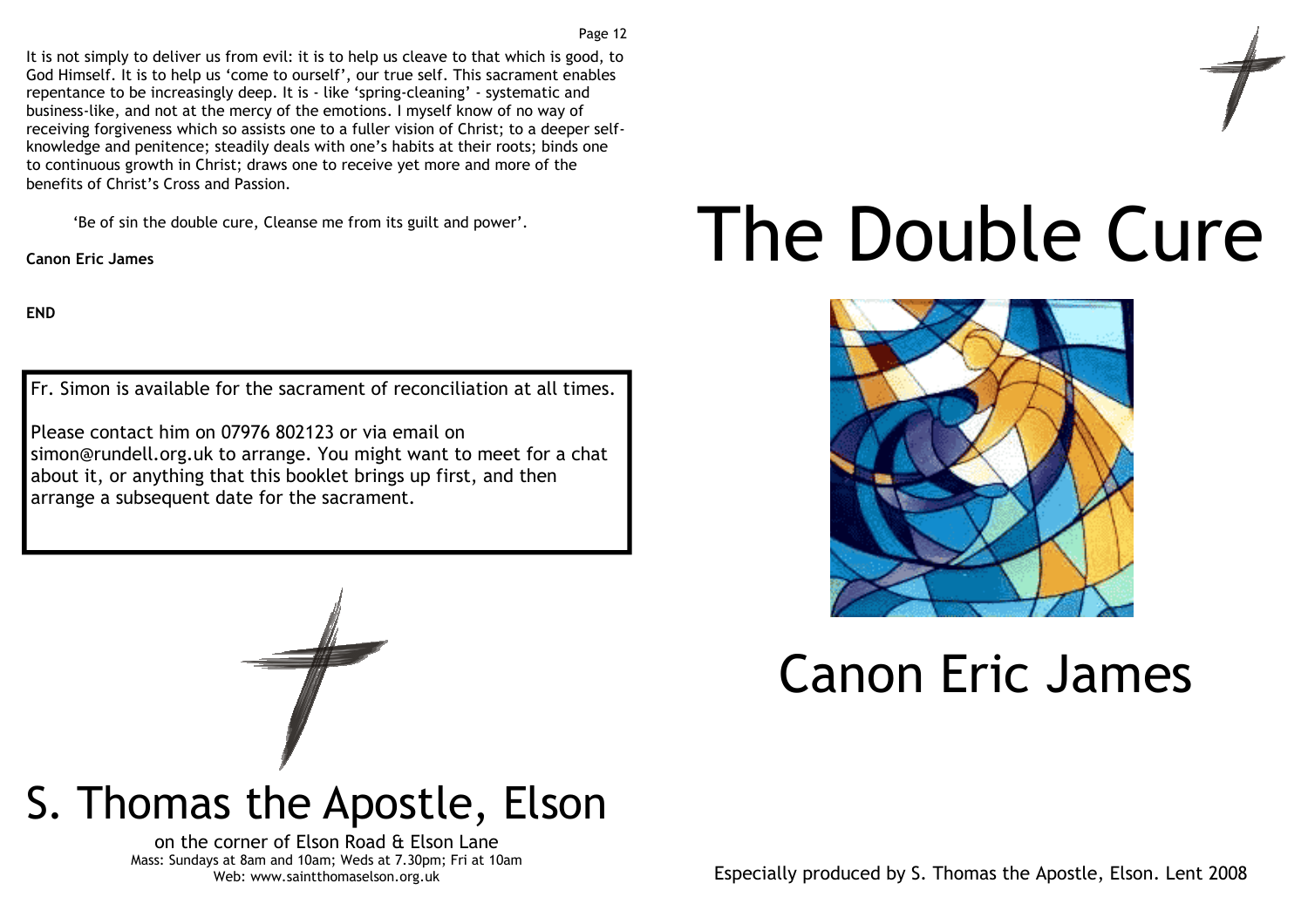### **Preface** Page 2

Page 11

 It is nearly 25 years since this booklet was first published. It has been out of print some years, and I have been persuaded to publish it again much as it first appeared.

It was written to meet a need and to respond to a particular occasion. After four years in a busy central London parish as assistant-curate - St. Stephen's, Rochester Row, Westminster - I became Chaplain of Trinity College, Cambridge, in 1955. Soon Dr. Billy Graham came to Cambridge to conduct a Mission at Great St. Mary's. During that week many young undergraduates gave their lives to the Lord; but it wasn't long before they realised that they were still much the same people, and they needed something to cope with their continuing selves.

I felt that I had to do everything possible to proclaim that the sacrament of Confession was available to them in the Church of England - available to all. So I gave what is now this booklet as a talk in my rooms in Whewells Court. It seemed to be what the situation required, and I have had enough letters since the booklet was published to confirm my conviction that what is here described is for people of greatly differing temperaments and needs. I knew then, and I know now, that there are many more who need this sacrament, but are held back from using it by some fear, lack of knowledge, or prejudice. Seldom is it mentioned in Confirmation preparation, and lasting loss is caused.

My special purpose then, and now, is to make it clear that this sacrament does not belong to one part of the Church alone. It is the point at which both Catholic and Evangelical can meet. To put it technically: it mediates 'Justification by Faith' in sacramental form.

Before this booklet first appeared, I had shown the script to Cuthbert Bardsley, then Bishop of Coventry, who had helped me so much on my own spiritual journey; to Canon Eric Abbott, who had helped me no less and helps me still today in his retirement from the responsibilities of Dean of Westminster; to Kenneth Carey, then Principal of Westcott House, later Bishop of Edinburgh; to my friend and colleague at Trinity, Simon Phipps, now Bishop of Lincoln; to George Reindorp, now Bishop of Salisbury, who had been my vicar in Westminster when I was a curate; and to the Revd. Reginald Somerset Ward, the spiritual guide of so many in those days. I mention them now because I feel it is as much their booklet as mine. In the intervening years I have been Vicar of St. George's, Camberwell, Director of 'Parish and People', a Residentiary Canon of Southwark and now Canon Missioner of St. Albans. In all these jobs, in all these years, it has been a great privilege to hear Confessions, and time after time making my own Confession has been just what I needed, I therefore publish this 'little book! again not least out of gratitude.

ERIC JAMES, Ascension Day, 1980

right then that we should acknowledge this in the presence of the representative of all those whom we have injured by our sins? A priest 'represents God to man, and man to God'. He represents Christ in His Church.

 But isn't Confession something new, not in the Bible, and not really a Church of England thing at all? The answer to this is surprising, perhaps, but true. There has always been Confession in the Church, but in its earliest days it was even more demanding than the method outlined here. When Christians fell into gross sin, causing public scandal, Confession had to be made publicly to the bishop or his delegate. This ancient system of public penance (the beginnings of which are clearly evident in the New Testament) gradually gave place to private Confession in the present of a priest.

At the Reformation, Protestantism was bound to abandon Confession in so far as it was bound up with those aspects of mediaeval priesthood which the Protestants repudiated. But keeping priesthood as it did, even though correcting it' and making it exceptionally 'pastoral', the Church of England was bound to keep Confession. The commission of Christ to His Apostles: 'Whose sins thou dost forgive, they are forgiven: whose sins thou dost retain, they are retained' was of set purpose made an essential part of the Ordination of Priests in the Prayer Book. (It may be that the commission was to the Disciples, including the women, and not just to the Apostles. The point remains unchanged. The commission was given to the Church, which was to be the society in which and by which the forgiveness of Christ was declared; and by their ordination priests are specially given the commission as representatives of the whole society.) The sermons of the great Reformer Latimer contain many exhortations to Confession. Cranmer recommended those who would be helped by the sacrament to resort to it. Hooker maintained that it was 'not only lawful but behoveful for God's people'. Laud, Jeremy Taylor and Ken all resorted to it.

In the 18th century, as with so much else in the Church of England in that age, sacramental Confession fell into disuse, and so at its revival in the middle of the 19th century it was greeted with opposition as an innovation when it was but a restoration. A great deal of the Englishman's prejudice against this sacrament is directly related to this temporary decay in its use, and then the surprise and unfamiliarity its restoration occasioned. But why is it called a sacrament? It is 'an outward and visible sign of an inward and spiritual grace'. It is true it is not a 'sacrament of the Gospel' as are Baptism and Holy Communion, both instituted by Our Lord Himself, but it is deeply 'of the Gospel' for it brings each of us to the foot of Christ's Cross. The words of Absolution are sacramental of Our Lord's own word of authority and power 'Your sins are forgiven you'; 'go and sin no more'; 'go in peace.' Perhaps, last of all, it is worth saying that not only is this sacrament hallowed by antiquity, but by common consent it has the very greatest psychological value.

I think you will have seen that this sacrament of Confession can affect the whole of your life. It permanently binds you to Christ, for the future is envisaged as repentance upon repentance, confession upon confession, 'grace for grace.'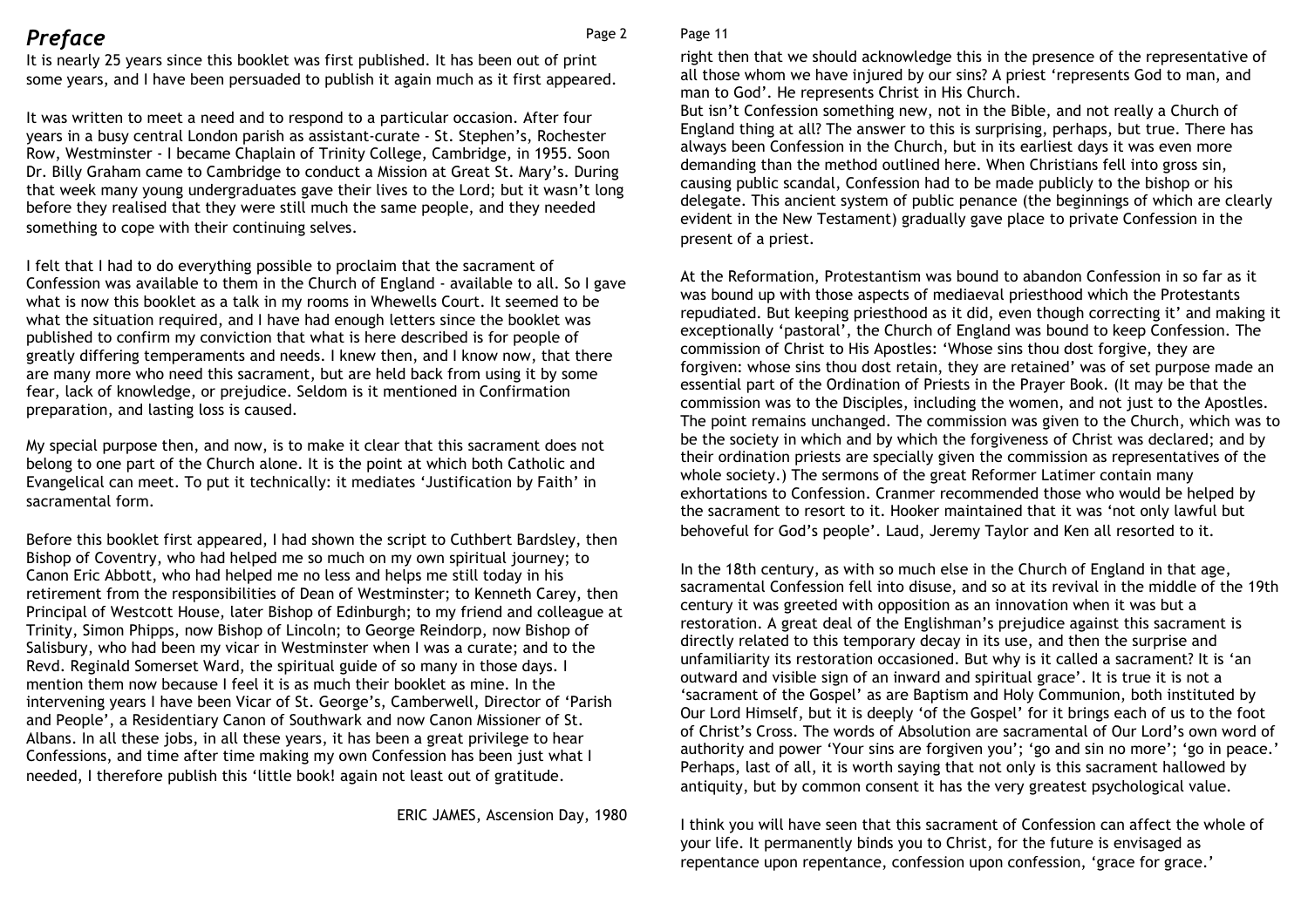#### Page 10

Page 3

# The Double Cure

FEW subjects have more prejudice surrounding them than has the sacrament of Confession. People still say - as an accusation 'It's Roman Catholic', or: It's High Church'. The point of this booklet is to tell you why this sacrament should be available for every Christian in Christ's Church, and therefore perhaps how you can use it.



There will not be space here to describe how in other denominations this sacrament is coming back into use, but I can tell you of its use in the Church of England. The best-known example of a person wanting to receive forgiveness is the story of the Prodigal Son. That story can help us a good deal to understand the sacrament of Confession. You will remember that the Prodigal got tired of 'the far country'. He was fed up with sin. He wasn't getting out of it what he had anticipated. I suppose this is about the lowest possible reason there can be for repentance. But it's very true to life. Boredom with sin sometimes starts us back on the road to God. It dawns on us, suddenly or slowly, that sin just isn't giving us what we thought it would give us.

The second reason for the Prodigal's repentance was his thoughts of home. He remembered his father, and his brother, and the hired servants (and perhaps even the fatted calf! ) all happy together. He remembered the kind of life he was meant to be living, and the kind of happiness he was intended to have.

A glance back home to 'Our Father' and the heaven we were made to enjoy - not simply as something in the future, but beginning now - that's a second reason for our repentance: "Just think what you're missing!" This is still quite a low reason. There's no suggestion that the Prodigal saw what his father had done for him, realised how much he had loved him, and began to want to love him in return, But again it's very down-to-earth, and the kind of reason which makes us think about repentance and confession.

There is a third reason which sometimes moves us to desire forgiveness. We sin, and we are filled with borrow and remorse at what we have done. But we are not told the Prodigal had any remorse. There may be a reason for this. If we continue to sin, if we make it a habit, we get used to it. Habits kill horror of sin. Perhaps the Prodigal had been so long in the far country that he had no horror of it left. But thank God if you have any horror, any remorse left. It may lead you back home.

There are many other reasons for repentance. We may, for instance, see the harm we are doing to other people, as well as to ourselves. But however few our reasons, and however low, they may bring us to our senses. 'He came to himself', is the way the parable sums it up. And he wanted to make his confession.

sections. In one sat the priest, in another you knelt, talking to the priest (whom you could not see) through a small grill. This visual difference revealed a significant difference of emphasis until recently. In the Church of England the primary way of regarding the priest is as a physician of souls. There has been a far more personal relationship than there was in the Roman Church, until 'Vatican II', where the priest was conceived of primarily in this sacrament as an impersonal judge. Of course, the hearing of confessions demands that, in a sense, the priest should be as God's instrument a judge - it is a sacrament of God's judgment and of His mercy: the penitent asks for judgment and forgiveness. The Confession in the open Church now encouraged in the Roman Catholic Church as well - is in some sense a return to the early Church, where Confession was made before the whole assembly of Christ's Church.

#### 3 The penance is thought of popularly as a punishment,

 and as a means of earning forgiveness, only because in much popular Roman Catholic theology and practice it has been so regarded. I think you will probably have understood from what I have said that the priest is only present in this sacrament, as when he occupies the pulpit, to make you more aware of God. Does he come 'between me and God'? Yes, he does, in a sense, as he does at Baptism, Holy Communion, or Marriage. But that question is probably asked more frequently and more urgently of this sacrament, because it involves such an overthrow of pride to make confession in the presence of another human being, however sympathetic and judicious. We shrink from having the truth about ourselves known. It is primarily pride which puts the question.

But what of sins you confess by yourself, or in the General Confession at Morning and Evening Prayer and Holy Communion? Are those sins forgiven? Certainly they are. Christ on Calvary was the means of the forgiveness of all sins — sins of the past, sins of the present, sins as yet uncommitted. It is not a question of the forgiveness of sins. Christ made on Calvary 'a full, perfect, and sufficient sacrifice, oblation and satisfaction, for the sins of the whole world'. It is a question of the declaration of that forgiveness, relating it to particular sins, and of our appropriation of that forgiveness. We can compare the relation between General Confession and Sacramental Confession with our daily washes and care for bodily health and the periodical check-up with the physician to whom the whole state of our body is exposed. The question really is whether sacramental Confession will deepen our repentance, and by a deeper repentance increase our consciousness of Christ's forgiveness and our receiving His message to us.

There is this to be said as well. Sins are not just something between myself and God alone. If I fail to pray for and relate my life to, for instance, the Church in South Africa, my Christian brothers in South Africa suffer, for 'we are members one of another'. Even our most private sins 'let the side down' - the side of the Body of Christ, the Church. And holiness is not simply self cultivation:

'For their sakes I sanctify myself'. We are bound together in sin and holiness. Isn't it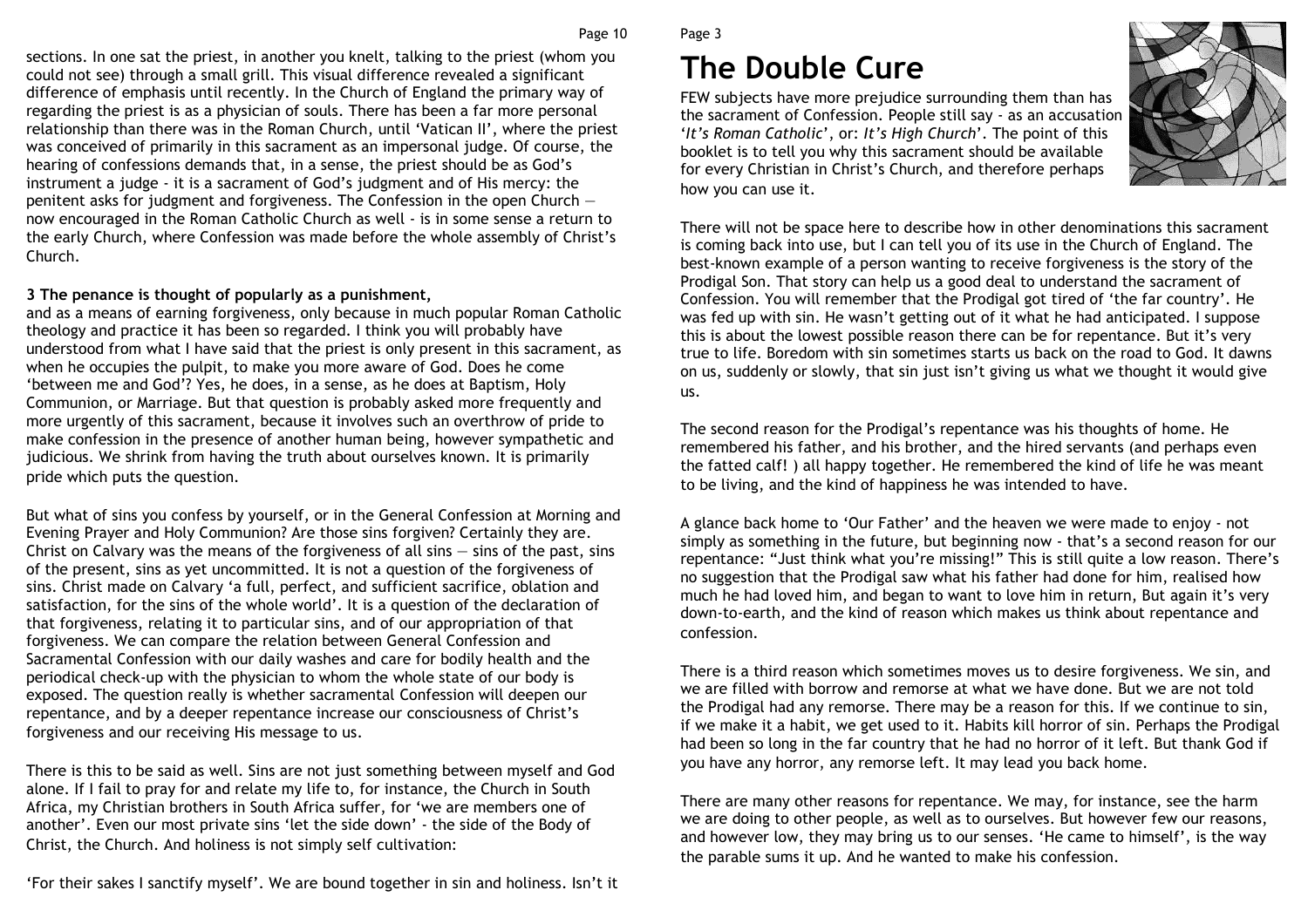Page 9

'I will arise, and go to my father, and will say unto him: Father, I have sinned against Heaven, and before thee.'

But the road to Hell is paved with good intentions. He was by no means safe home yet. Let us make a list of some of the dangers which still lay across the path of the Prodigal's repentance:

- •His desire to confess might have been simply emotional the result of a mood, feeling 'fed up'. 'I will arise', he might have said to himself with an almost noble and dramatic intensity; but - sheer emotion, all of it. With the passing of the mood the willingness to confess passed also. Sometimes during a religious service our emotions are whipped up, and we want to confess; but the intention does not really affect the depths of our personality.
- •There is a kind of intention to repent which never gets there. It delays on the road. 'O God, make me pure - but not yet' said St. Augustine before he was converted. Once you start delaying and looking back, your chances of really making your confession rapidly diminish. From ten miles away the 'far country' from which you are returning begins to look 'not so dusty after all'; and you are back there in no time. 'Not yet' is the Devil's anti-confession device.
- •Another kind of danger is best indicated by the remark of a psychiatrist: 'Healing seldom takes place in the consulting room.' A person suffering from claustrophobia may in the analyst's room quite genuinely say: 'I'm better'. But then, as soon as he gets back into the streets, he may feel the tall buildings on either side of him collapsing on him. We need therefore to confess our sins and to receive forgiveness in a manner which will really enable us to deal with the grip sin has on our future as well as our past. As the hymn 'Rock of Ages' expresses it,

'Be of sin the double cure, Cleanse me from its guilt and power.'

If the cure isn't 'double', the Prodigal will just 'pop home', make his confession and be on his way back to the far country in no time.

- •It makes a great deal of difference how the Prodigal really admits his failings. Supposing he were to use the very general phrase 'I have sinned against Heaven' as a kind of cloak to cover his refusal to admit to his father the depths of his degradation. Supposing, in fact, he were to use it as a substitute for realising how low he has sunk; so he never bothers to face the fact that not only has he 'wasted his substance' but that in very definite ways he has injured his father, and others, and himself.
- General confession may conceal a refusal to take sin seriously. Our receiving forgiveness depends on our repentance. A shallow repentance is a refusal of forgiveness. It is easy to escape selfknowledge and to fail to appropriate the fullness of forgiveness by a too general confession. The

#### Before pronouncing the Absolution, you will often find that the priest will spend some time reminding you that Christ is the minister of this as of every sacrament. You are making your Confession to Christ in the presence of a priest. You are receiving Christ's Absolution voiced by a priest. It is particularly sad that the sacrament has come to be thought of by many as 'High Church', for no sacrament could be more 'evangelical' than this: it could not be more a preaching of the gospel.

'If we say that we have no sin, we deceive ourselves, and the truth is not in us; but if we confess our sins, He is faithful and just to forgive us our sins, and to cleanse us from all unrighteousness.'

Sometimes a priest will have to try and convince a whole congregation of the reality of Christ and His Cross. In this sacrament the priest 'preaches' to a congregation of one person. And what can he preach about but the Cross? He must try and make the person making his Confession realise that Christ is absolving him. It is as though Christ spoke from the Cross, giving His forgiveness at the cost of the Cross. Of course, sometimes you may feel little different after your Confession. Just as guilt is not simply 'feeling guilty', so absolution does not necessarily mean a tremendous 'feeling'. Many people do in fact feel very different after Absolution. But it has to be said emphatically that Absolution is an act on God's part, not a feeling on our part. He absolves from the Cross.

So the sacrament ends. You return to your place in the body of the Church as soon as the Absolution has been given. You have been restored to the fellowship. Once more Christ has 'set the captive free'.

You will have many questions. I am going to anticipate some of them.

First of all, I think I ought to point out 3 very significant differences between the way the sacrament has been practised in the Roman Catholic Church and in the Church of England.

#### 1 In the Church of England it is voluntary; in the Roman Catholic Church it is compulsory.

 'All may, some should, none must' go to Confession is how we think of it. This enormously heightens both spiritual freedom and responsibility. If you do not use this method of repentance it means that by implication you are saying that your selfknowledge, your penitence, and your appropriation of Christ's forgiveness would not be increased by it. This may be true; but it is as well to realise the responsibility which is yours.

# 2 In Roman Catholic Churches the place where you make your Confession,

the 'Confessional', used most often to be a large wooden box divided into two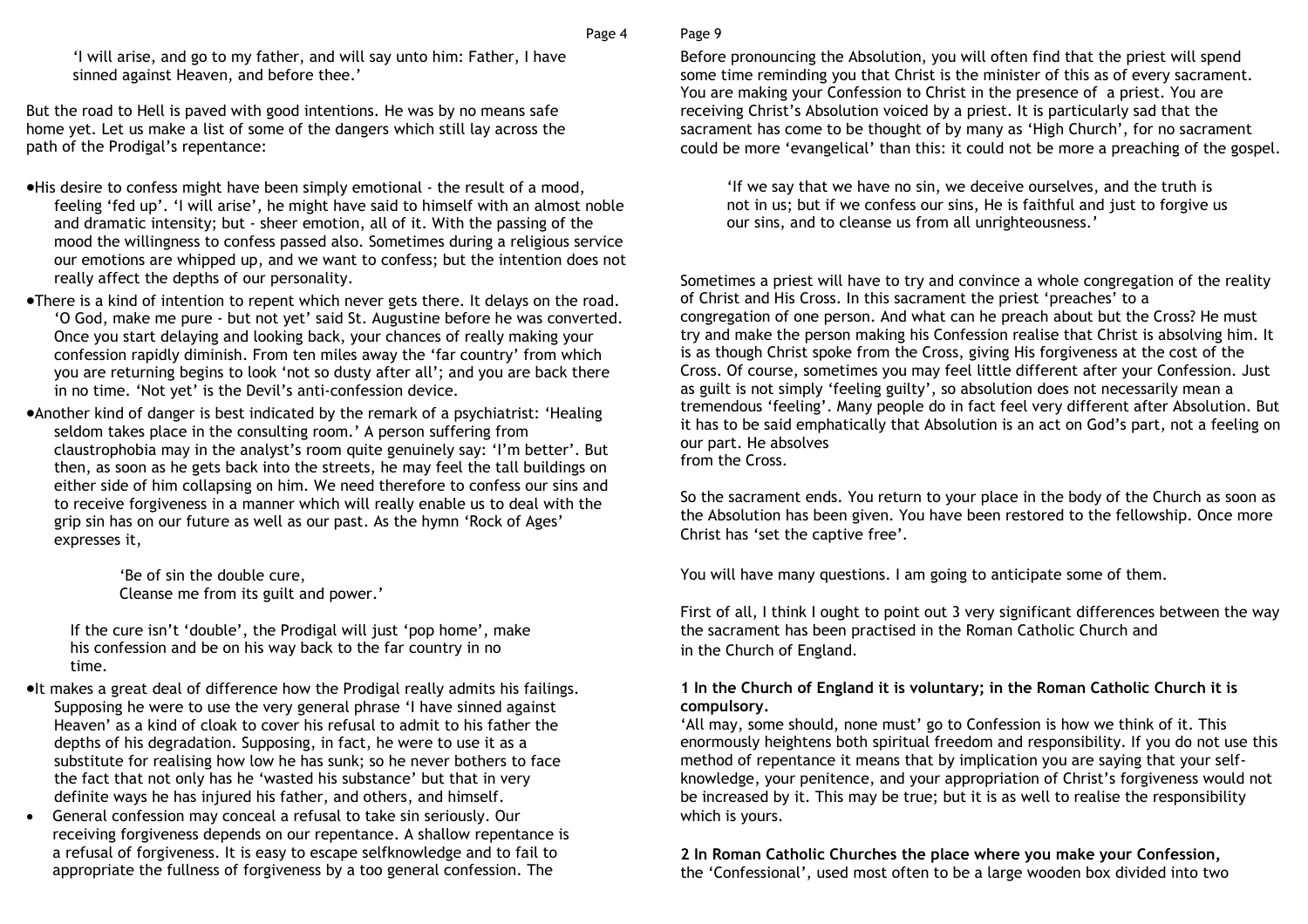In his advice the priest will probably be able to suggest a number of ways in which our spiritual growth may be set forward. I think it is while we are speaking of the advice of the priest that a question which is often raised can best be dealt with. 'I don't really feel the need of Confession' say some, 'I haven't anything big to get off my mind. Do you really think, then, that this sacrament is for me?'

'Cleanse me from its guilt and power'. Now guilt is not a matter of feeling. Criminals don't necessarily feel guilty, but they are. And guilt concerns not only what we have done wrong, but what we have failed to do right. 'We have done those things which we ought not to have done, and we have left undone those things which we ought to have done.' This sacrament is as much to do with things not done as with things done. And very often the power of sin is greatest in its hold over us in the things we leave undone - the prayers unsaid; the growth in the whole life of prayer we have failed even to consider as possible for us; the failure in equipping ourselves to be able to proclaim and defend what we believe; our refusal through fear to do a work for God which takes us right out of the sheltering fellowship of fellow-Christians into the world. Within this sacrament it is possible and right and natural for the whole of your life in its relationship to God to be reviewed. So quite certainly it cannot be thought of as 'not for me' by those who feel they have no great sin to confess. By reviewing their life with the help of a priest they may indeed be led to new depths of penitence, and be liberated for new service of God.

From advice the priest will proceed to suggesting a 'penance'. So often in popular thought a penance is a kind of punishment. Alternatively it is thought of as in some way earning forgiveness. Certainly in the Church of England the penance is neither of these. It should be thought of simply as some small but real way of saying 'Thank you' to God for His forgiveness, declared to you here on earth.

Most probably the penance will bear some relation to what the priest has judged to be the heart of your Confession. He will choose it because it will assist the 'cure' of the soul. It may be a prayer, or a verse of a hymn, or a verse from the Bible to be said or some small action, the very triviality of which will remind you that it is no way of earning forgiveness. Sometimes you will be able to perform it before leaving the Church, at other times not until later.

Then, finally, there will be the declaration of Absolution. The form of it is again likely to be similar to Absolution in the Prayer Book service of Visitation of the Sick:

'Our Lord Jesus Christ, who hath left power to His Church to absolve all sinners who truly repent and believe in Him, of His great mercy forgive thee thine offences. And by His authority committed to me, I absolve thee from all thy sins, in the Name of the Father, and of the Son, and of the Holy Ghost.'

#### Page 5

Prodigal can avoid the depths of penitence and forgiveness by saying:

 "Almighty and most merciful Father, we have erred and strayed from Thy ways like lost sheep…"

- Note that not only are the words of confession general, but there is also the additional possibility of escape into 'the crowd. 'I have sinned' becomes 'We have erred and strayed'. In so escaping repentance at depth the Prodigal may leave his sins below the surface, not brought into the open; and there they will continue their evil work.
- •Have you ever thought that the Prodigal might have simply written a letter to his father? But owning up to his face was not only more costly, it resulted in a deeper reconciliation. Sometimes our confessions to God are not 'to His face'. He is far less real to us than a human being. He is - conveniently - 'Immortal, Invisible'. But God was made Man. And any confession to God which is less real than if it were confession to a man should at least make us think whether in fact we are evading speaking to Him face to face. And remember that in a real sense God has willed to remain visible in the Church. It is the Body of Christ.
- •The last danger to be mentioned has been hinted at already. Supposing the journey to the far country for the Prodigal was a habit - like the journey to the bottle for an alcoholic. One meets people whose repentance is genuine, but who are in the clutches of some habit. Sometimes they weary of seemingly ineffective repentance and confession. It is dangerous and unreal to offer forgiveness in a way which ignores habit. Habits are like pieces of wire which have become coiled up like watch-springs. It's unlikely they will be straightened out with one pull.
- •This list of dangers in the way of repentance is by no means exhaustive, but it will serve to indicate some of our needs in relation to confession and forgiveness. Is there a 'means of grace', some way of receiving the 'benefits of His Passion' which will enable our Repentance:
	- to be more than merely emotional;
	- to resist the temptation to slip back to the far country;
	- to release us from the guilt and power of sin;
	- to be particular, and not just vague and general;
	- to be 'face to face' with God;
	- to deal with our habits?

I believe that sacramental Confession is a gift of Christ to help us in just these ways, and in many others.